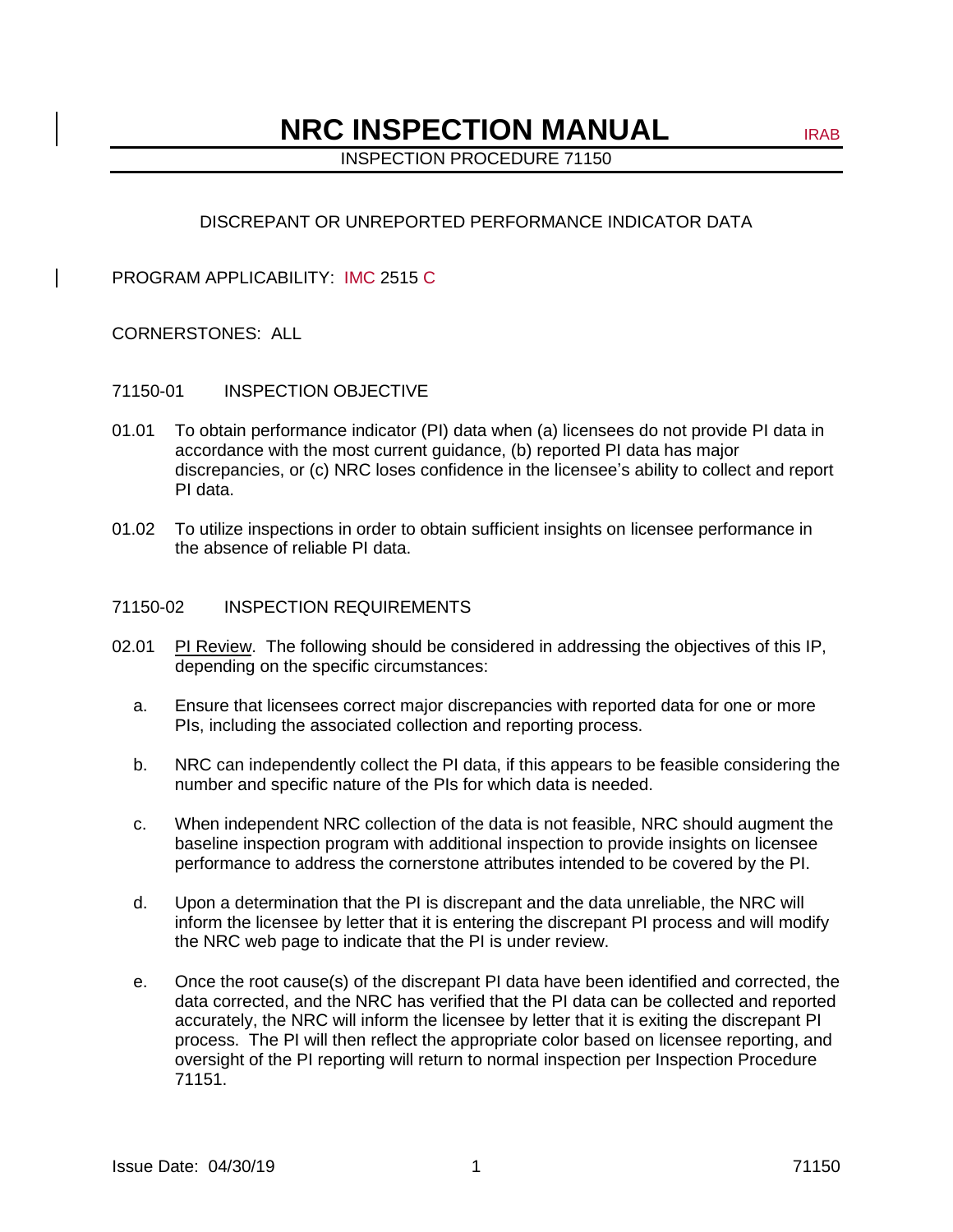# 71150-03 INSPECTION GUIDANCE

#### 03.01 PI Review

- a. A PI discrepancy is a difference between the number of occurrences of scrams, unplanned power changes, equipment/system unavailability/failures, etc., and what is being reported by the licensee in the quarterly PI data submittals. PI discrepancies may involve a licensee error in data collection and/or reporting, or an incorrect licensee interpretation of the PI guidelines in NEI 99-02. PI discrepancies are major when they may affect NRC response in accordance with the Action Matrix (IMC 0305 Operating Reactor Assessment Program) because correction of the discrepancy results in a PI performance threshold being exceeded. The current revision of NEI 99-02, Regulatory Assessment Performance Indicator Guideline, and the PI section of the reactor oversight process on the NRC's external web page indicates PI performance thresholds. This procedure may be used even if the PI data in question is outside of the PI data evaluation period.
- b. The entrance criteria for implementation of this procedure is after the region has attempted to resolve major or recurring discrepancies with the licensee in a timely manner and has lost confidence in the licensee's ability to collect and report PIs. The issues may be identified by licensees or by NRC inspections in accordance with IP 71151, Performance Indicator Verification.
- c. The inspector should review licensee records to determine the pertinent PI data. IP 71151, Table 1 lists pertinent licensee records for NRC use in conducting independent verification of licensee reported PI data. These records can also be used for NRC independent collection of PI data. The level of effort for this should be weighed against that for conducting NRC inspections, as outlined in the Resource Estimate section below. For example, the PI titled Unplanned Scrams Per 7000 Critical Hours requires data on the number of unplanned automatic and manual scrams while critical in the previous quarter and the number of hours of critical operation in the previous quarter. This data may be obtainable from licensee event reports, monthly operating reports, operating logs and NRC inspection reports.
- d. Using IP 71151 and other inspection procedures as necessary, the region should develop an inspection plan based on the identified PI discrepancies. The plan should be implemented at a frequency as required to compensate for the lack of reliable PI data. Program office assistance should be sought in situations where the guidance in this procedure does not seem appropriate.
- e. Upon the NRC determining the need for a discrepant PI inspection, a letter should be sent to the licensee informing them that the staff has lost confidence in their ability to report PI data accurately and/or in a timely manner, and the NRC will be conducting a discrepant PI inspection. The letter should also state that the NRC will modify the NRC web page to show the PI in question as discrepant (i.e., gray) and that the PI is under NRC review. Upon completion of the NRC inspection, and recalculation of the PI, if applicable, the PI will be assigned the color appropriate with the results of the inspection.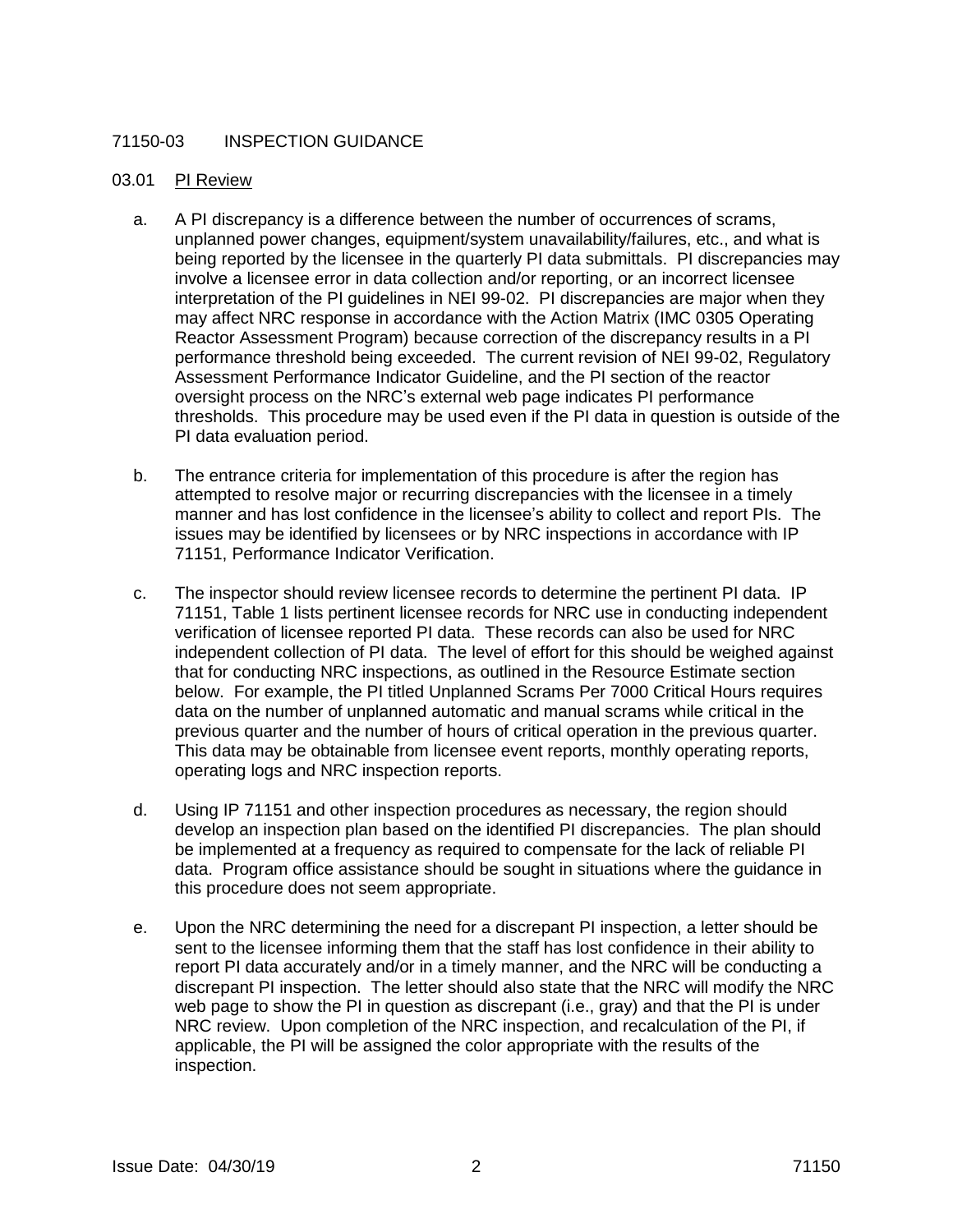- f. Discrepant PI(s) that have inspection findings and/or apparent violations need to be documented in an inspection report along with their root causes and licensee planned corrective actions to prevent recurrence. Discrepant PI findings that also result in apparent violations (i.e., 10 CFR 50.9 violations) should be documented in a choice letter accompanying the inspection report containing the finding(s).
- g. The PI will remain discrepant and the NRC will control the PI until the NRC concludes the licensee can report the data correctly and a letter is sent to the licensee informing them that the NRC is exiting the discrepant PI process. At that point, the PI will reflect the data as determined under this process.

## 71150-04 RESOURCE ESTIMATE

NRC independent collection of PI data may require 100% review of applicable information. In some cases, NRC effort for 100% review would be similar to the sampling that is done in IP 71151. In other cases, conducting 100% review of applicable information would require significantly greater effort.

Resource estimates for NRC inspection in lieu of obtaining PI data should be based upon the underlying framework for the pertinent cornerstone, the existing baseline or other scheduled inspections that could provide potential insights into the cornerstone attributes, and the level of effort required by the region to achieve the inspection objective. Utilization of baseline inspections to provide PI insights generally requires resources in addition to those expended on the baseline program. Depending on the situation (such as the length of time that the PI data is discrepant or unreported), the level of effort may be expended in a concentrated period of time, spread out over an extended period, or conducted on an as needed basis. All of these considerations need to be included in the determination of the appropriate course of action. Because of the wide range of potential inspection activities, resource requirements for conducting this inspection may vary widely.

END

Attachments: 1 Revision History